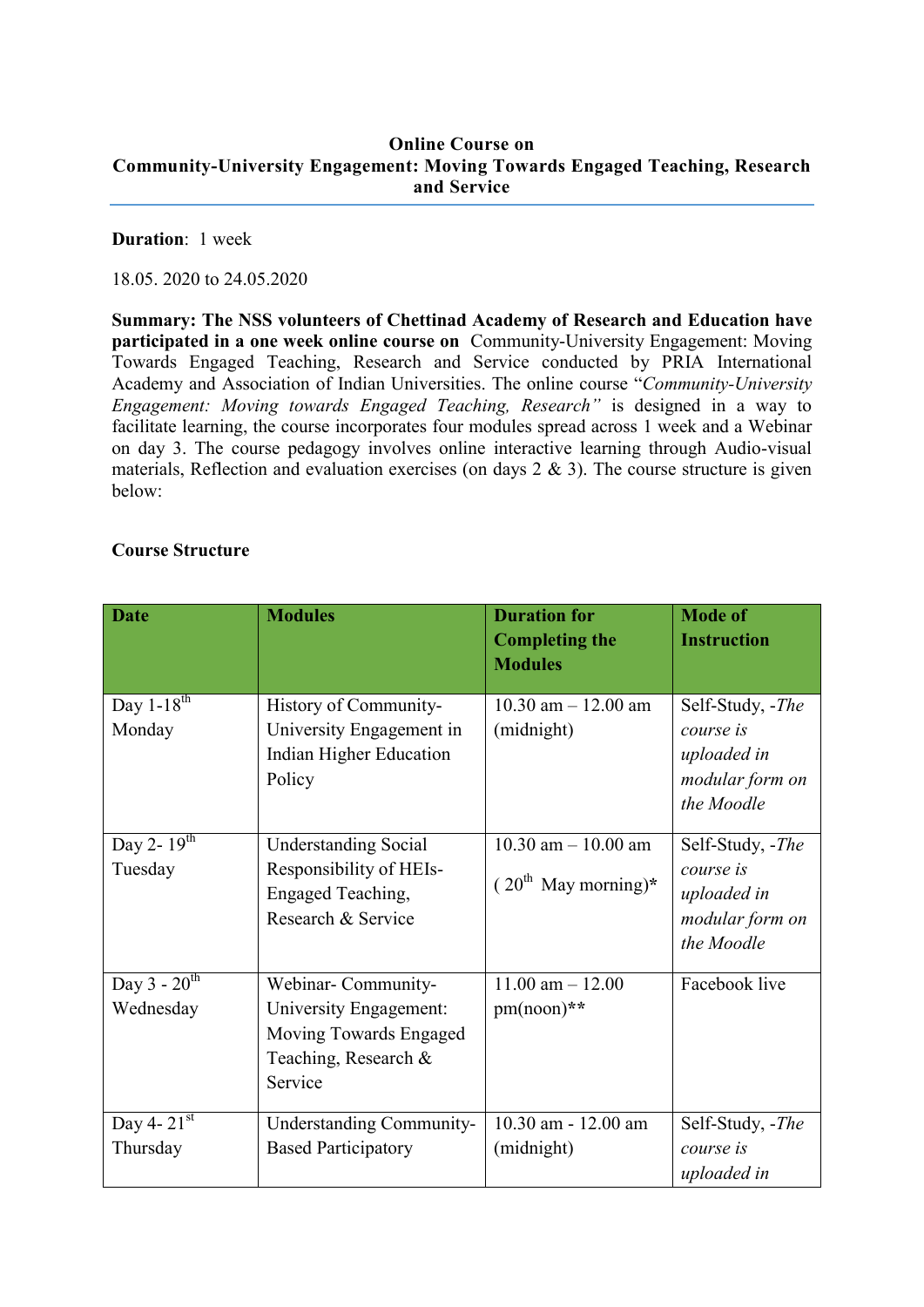|                   | Research(CBPR)                   |                         | modular form on  |
|-------------------|----------------------------------|-------------------------|------------------|
|                   |                                  |                         | the Moodle       |
| Day 5 - $22^{nd}$ | <b>Utilising Community-Based</b> | 10.30 am-12.00 am       | Self-Study, -The |
| Friday            | Participatory Research in        | (midnight of $29th$ May | course is        |
|                   | the Post-Pandemic period         | Friday)***              | uploaded in      |
|                   |                                  |                         | modular form on  |
|                   |                                  |                         | the Moodle       |
|                   |                                  |                         |                  |

The programme was very useful and the NSS volunteers as well as the Programme Officers Dr.KoyeliGirigoswami and Mrs. Nancy Victoria also participated in the one week programme. The screenshots of the programme is given below: